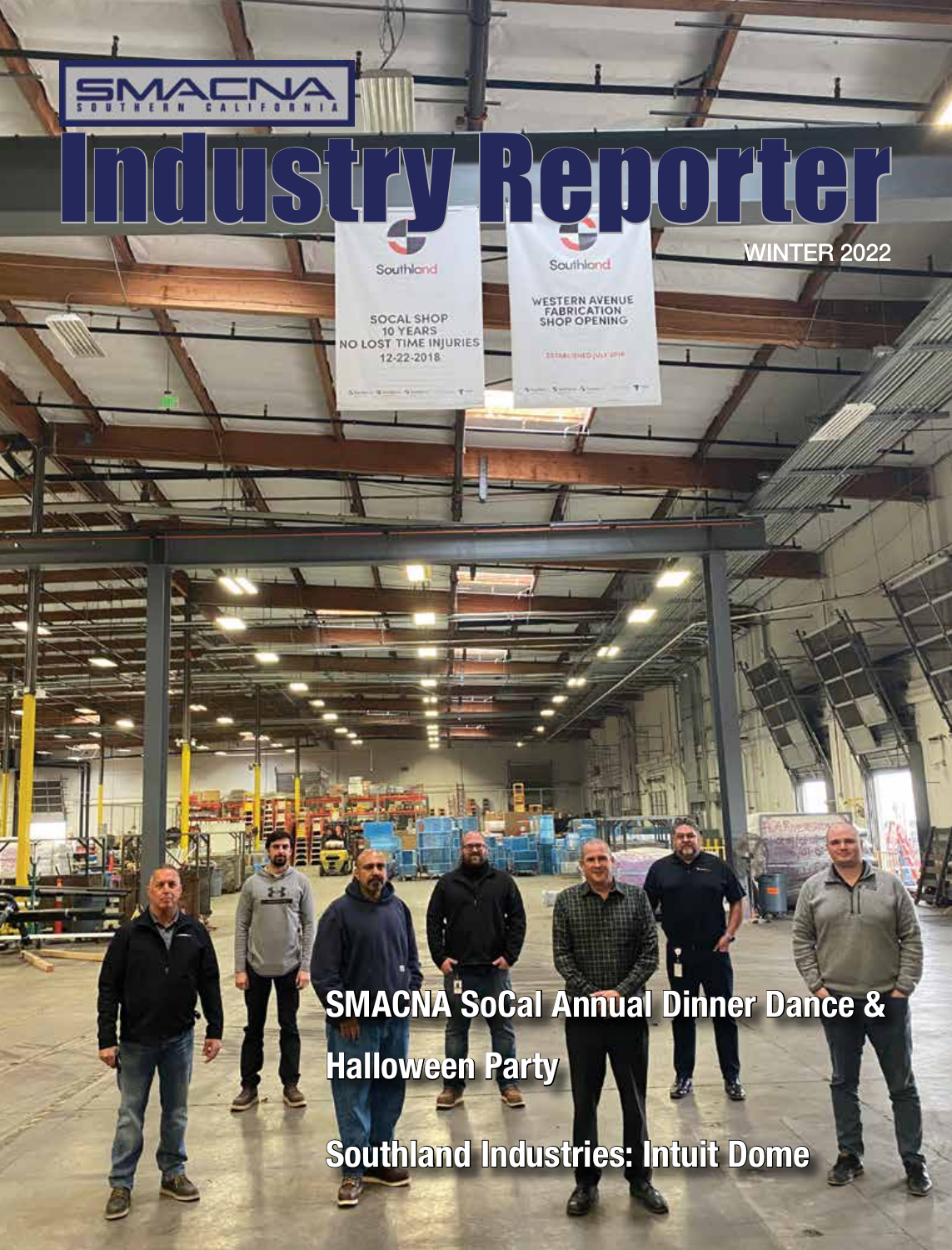## FORGING AHEAD IN 2022

Welcome to a new year—2022 is here, and we are looking forward to a bright 12 months ahead for our members and the sheet metal industry. It was great to finally gather in person for the first time in close to two years when we met in Hawaii for the SMACNA National Convention. It was refreshing to network and see everyone in person, and it was a stark reminder of how, until the past two years, we tended to take these gatherings for granted. I trust the information and speakers were useful and that the information presented helped you in your business and personal life. I certainly enjoyed the motivation and cyber security topics. The motivation topics helped me better understand and appreciate life, and information about cyber security helped me recognize areas where the IT network needed strengthening.

Looking ahead, SMACNA Southern California has a number of events planned for 2022. We are looking forward to planning safe and valuable opportunities for members to get together, and we encourage everyone to participate. These events are noted below with locations and dates. Watch your emails for additional details and information to register.

- Sweethearts Ball at The Montage, Laguna Beach February 19, 2022
- Semi-annual Membership Meeting/Luncheon at The Ranch, Anaheim – April 6, 2022
- CAL SMACNA 56th Annual Convention at Grand Hyatt Kauai Resort & Spa, Kauai HI – April 20-23, 2022
- Angel Game Night at Angel Stadium May 7, 2022



By / Hector Vargas, SMACNA-SoCal President

• SMACNA Southern California Friends of the Industry Golf Tournament at Friendly Hills Country Club, Whittier – June 20, 2022.

It has been a trying time in many ways for our members and industry. Simply being unable to engage in face-to-face events has presented challenges in maintaining motivation and connection, yet our membership has shown resilience, tenacity, and ingenuity in getting through this unusual time. As we move forward and the situation continues to improve, I look forward to reconnecting and building a stronger than ever association and industry together.

I look forward to seeing everyone at future events. If anyone has any questions or would like to be more involved in our events or association, please contact Kim Williams at the SMACNA Southern California office or email at *kim@ smacna-socal.org*. I am also available to answer any questions or provide additional information you may need. You can contact me at *hvargas@achmechanical.com*.

ncial Journal of Record<br>for SMACNA-SOCAL

Official Journal of Record

PUBLISHER / EDITOR Jessica Kirby • 250.816.3671 jessica.kirby@pointonemedia.com CREATIVES Lara Perraton • 877.755.2762 lperraton@pointonemedia.com **CONTRIBUTORS** Robin Brunet Jessica Kirby Hector Vargas

Wishing you a Happy New Year! •

## IN THIS ISSUE ...



SMACNA SoCal Annual Dinner Dance & Halloween Party

## DEPARTMENTS

- 2 SMACNA-SoCal Update
- 3 Meet the Board
- 8 SMACNA-SoCal News
- 8 Local 105 2021 Holiday Calendar



#### Alley-oop: Southland Industries

Cover photo courtesy of Southland Industries

While information contained in this publication has been compiled from sources deemed to be reliable, the publisher may not be held liable for omissions or errors.

Contents ©2022 by Point One Media Inc. All rights reserved. No part of this publication may be reproduced or duplicated without prior written permission from the publisher.

Printed in the USA. Postage paid at La Verne, California.

To update or cancel subscriptions please call 1.877.755.2762 or email *circulations@pointonemedia.com*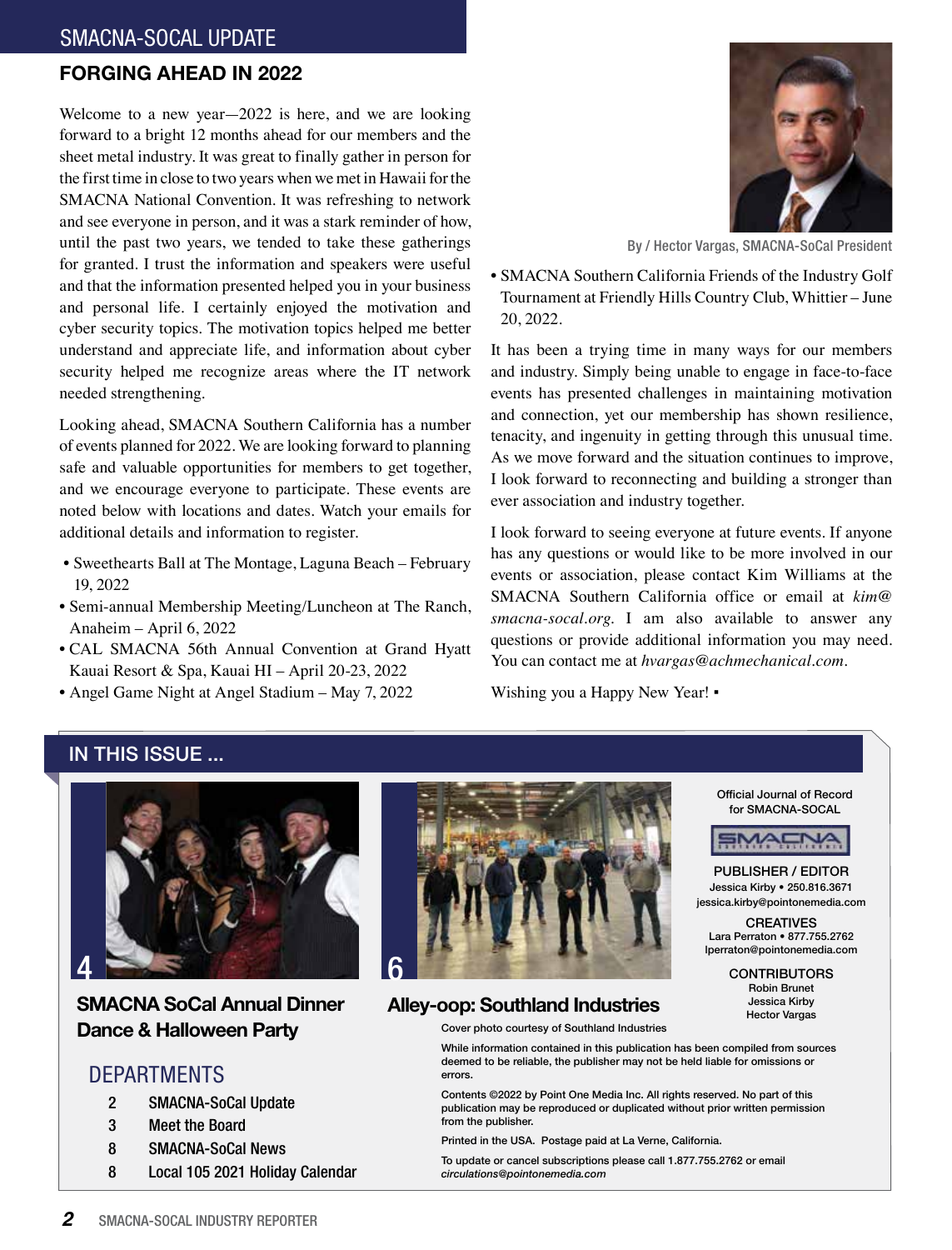## MEET THE BOARD

#### MEET THE BOARD: KENT D. COOPER, LOS ANGELES AIR CONDITIONING INC.

To call Kent Cooper a committed volunteer is quite an understatement. He is currently serving a two-year director term with the SMACNA SoCal board, but he has been a volunteer with the Los Angeles SMACNA board and the SMACNA SoCal board in various positions since 1992. These include serving in all executive positions, including two terms as president.

He's also served on the board of directors for CAL SMACNA in all of the executive positions, including president, and on many CAL SMACNA committees. His company, Los Angeles Air Conditioning, Inc., is a member of MCAA.

Los Angeles Air Conditioning is a commercial HVAC contractor founded in 1960. Its services include sheet metal fabrication and installation, HVAC piping, and HVAC service.

"About 65-70 percent of our work is public works, primarily education facilities, K-12, and universities," Cooper says. "We have many long-term customers, some of which we have serviced almost from the day the doors were opened."

Cooper has been in the sheet metal industry—an industry he pursued in order to make a better living—for 42 years. "My education was in biochemistry and molecular biology," he says. "It was in the sheet metal industry that I met my wife. Her father was one of the founding partners of Los Angeles Air Conditioning."

Cooper's father-in-law would often mention what the wages were for sheet metal workers and refrigeration pipe fitters, and it was double what Cooper was making in the pharmaceutical industry.

"Finally, I called him one day and asked, ʻWhere is that union hall where I might be able to sign up for the apprenticeship program?'" he says. He started his apprenticeship not long afterward.

Nearing the end of Cooper's apprenticeship training, the three owners of Los Angeles Air Conditioning wanted to retire. They offered stock to seven key employees, and Cooper was one of them. Today, he still runs the business with its original mandate: providing the highest quality service to customers, whether they are first time or long term, private, or public entities.

"I also believe in treating our employees the way I would like to be treated if I were in their place," Cooper says. "I once was and still am."

Over the years, the sheet metal industry has faced many successes and challenges, but nothing like the current



situation, which Cooper believes may be the greatest challenge the industry—or almost any industry—has ever faced.

"This COVID crisis has changed everything from employee retention to the supply chain," Cooper says. "Rules, laws, and employee training are continuously changing. Air conditioning equipment that used to be in stock locally now has lead times from 10 weeks to 10 months."

Technology has also revolutionized the industry—it has changed everything including the way contractors estimate and sell, the way they communicate, and the efficiency of the equipment they install.

"The biggest opportunities will come from staying on top of the changes coming our way and being ready for them," Cooper says. "SMACNA has always been instrumental in providing the latest information. It has played many important roles in my career and will continue to provide the latest information for all facets of our industry."

Negotiations with labor partners is certainly a very important part of the success equation, and this requires dedication from the negotiation committees, officers, and staff. Providing technical support and educational opportunities is also an extremely helpful service SMACNA provides to members.

Cooper feels confident that the SMACNA SoCal Board of Directors will meet every challenge that comes before it. "When Kevin O'Dorisio asked if I would join the Board some 30 years ago, I was relatively new in this business," Cooper says. "Many of my competitors served on the Board and were older, wiser, and vastly more experienced than I. I figured I might learn something from them, and it was well worth the investment."

Many Cooper has met along the way have become great friends and some are no longer with us, but all have given endlessly to the betterment of the industry.

"I am proud to have served with them, as I am proud to serve with the wonderful people currently serving our industry," Cooper says. ▪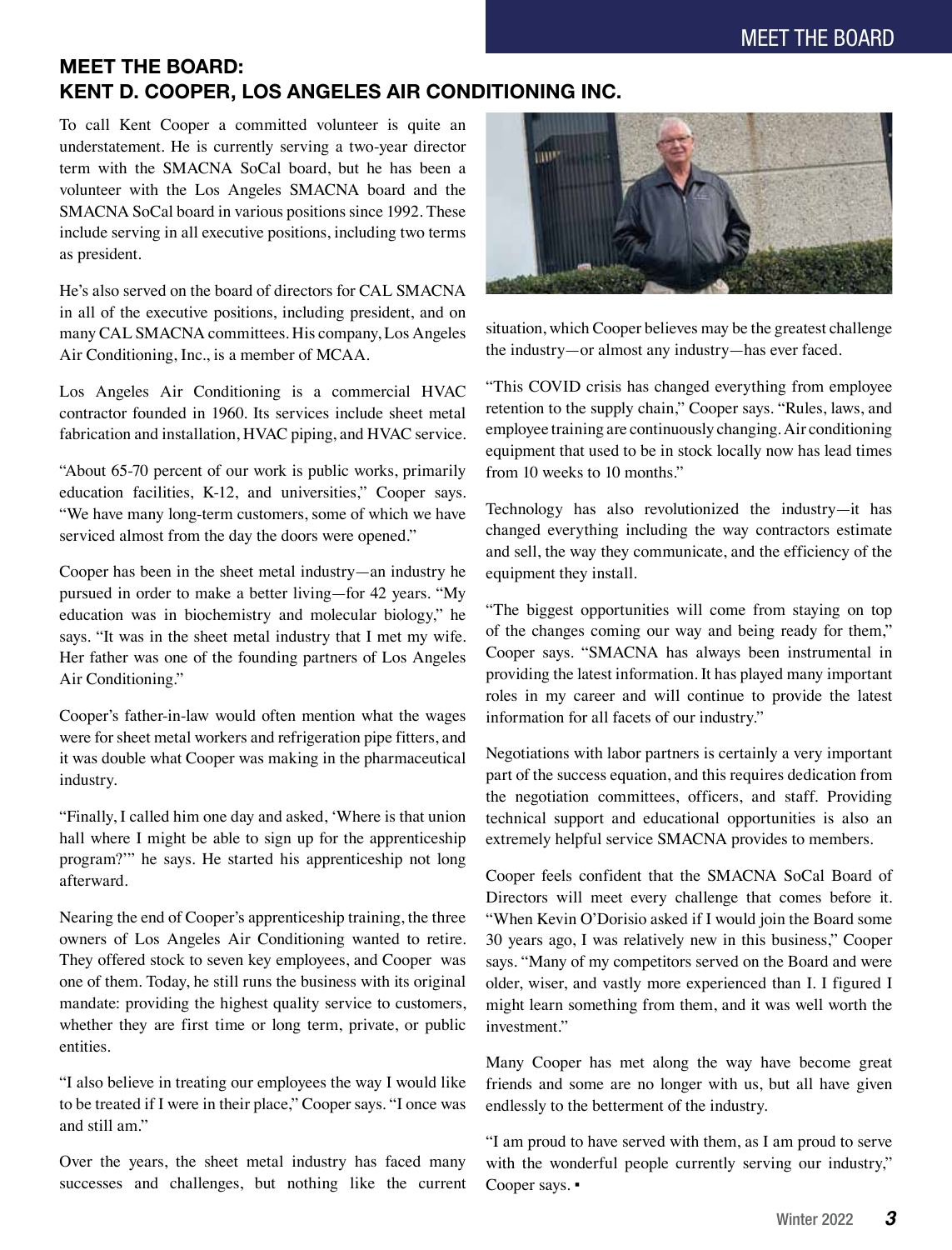# **SMACNA-SoCal** Annual Dinner Dance & Halloween Party

SMACNA Southern California was thrilled to welcome more than 70 guests to its Annual Dinner and Dance & Halloween Dance, the association's largest gathering since COIVD-19 restricted group sizes in 2020.

The event was held at The Langham Huntington Viennese Ballroom on October 30 and brought everyone together in the spirit of Halloween and, most importantly, reconnecting. "It was great to see everyone, although the group was much smaller than usual," says Kim Williams, office manager for SMACNA Southern California. "This was likely due to Halloween and the kids and just coming out of COVID restrictions."

The evening kicked off with a cocktail reception on the Viennese terrace, followed by opening remarks from SMACNA-SoCal Executive Director, Kevin O'Dorisio and SMACNA National President Angie Simon.

A delectable dinner followed, complete with mixed grill of lamb chop, filet mignon and jumbo prawns, savory jus, truffle mashed potatoes, asparagus and roasted carrots; sweet yellow corn bisque with jalapeno corn bread crumbs; trio of tomato tower with fresh ovaline mozzarella, micro cilantro, and two-tome balsamic vinaigrette; and for the grande finale, chocolate trio chocolate crème brulee, milk chocolate sphere and white chocolate macaron on blackberries.

"The food and ambiance were amazing," Williams said. "The

people who attended commented on how lovely the venue was and how great the food was."

Everyone who attended the dance in costume looked amazing. The costume contest was difficult to judge, but in the end, first, second, and third place winners went home with cash prizes:

- 1st place winners: Sean & Kristy McMillin of Bay Insulation (\$100)
- 2nd place winner: Ana Andrade of Los Angeles Air Conditioning (\$75)
- 3rd place winners: Denny & Jenny Cagampan of Wittler-Young Co. (\$50)

After dinner, guests mingled and danced the night away to the Erin Stevenson Band, a 90s and 2000s R&B and pop sensation that everyone enjoyed so much, SMACNA-SoCal has invited them back for the Sweethearts Ball in February 2022.

"Overall, I think everyone had a great time," Williams said. "We look forward to seeing even more guests at our next event in February." ▪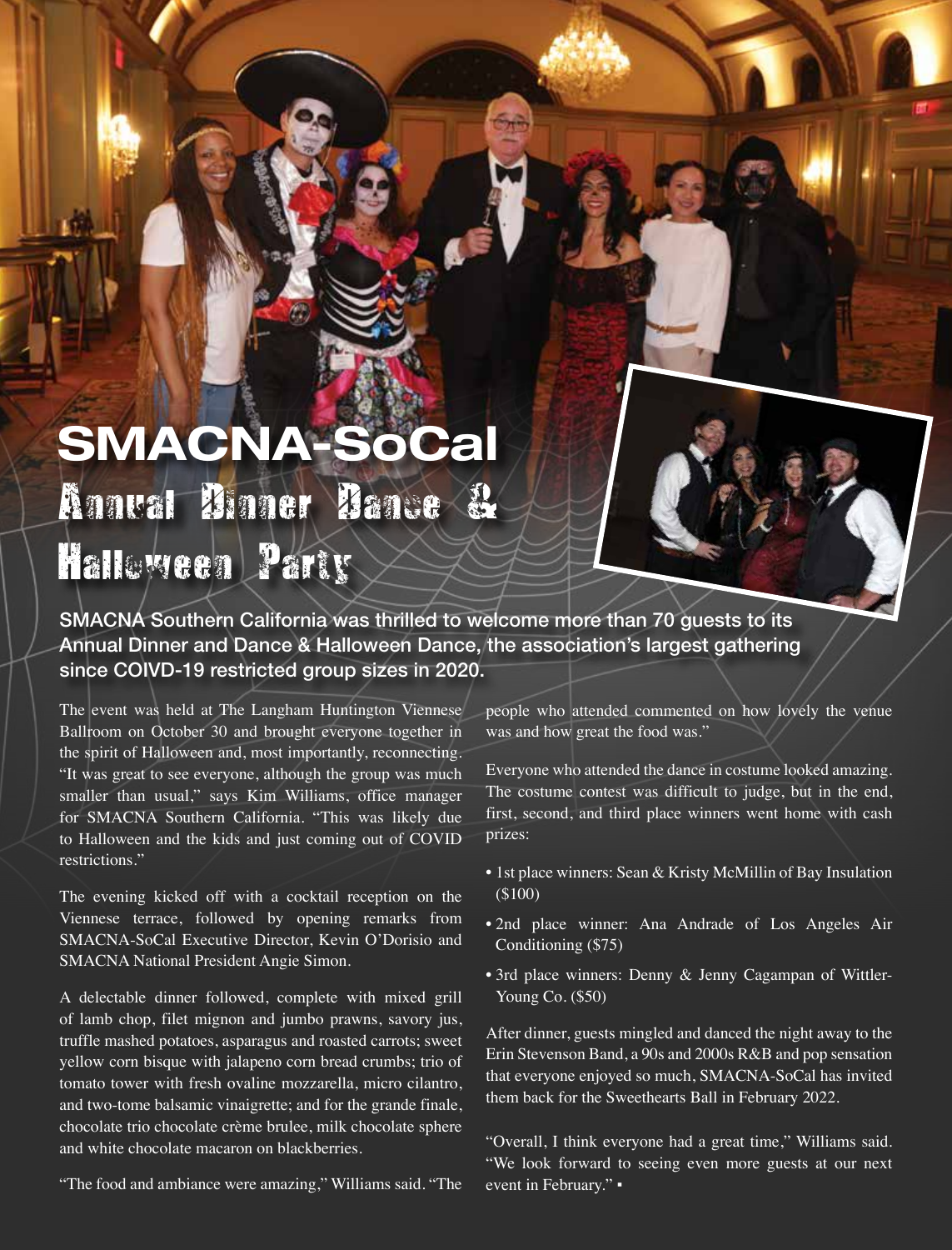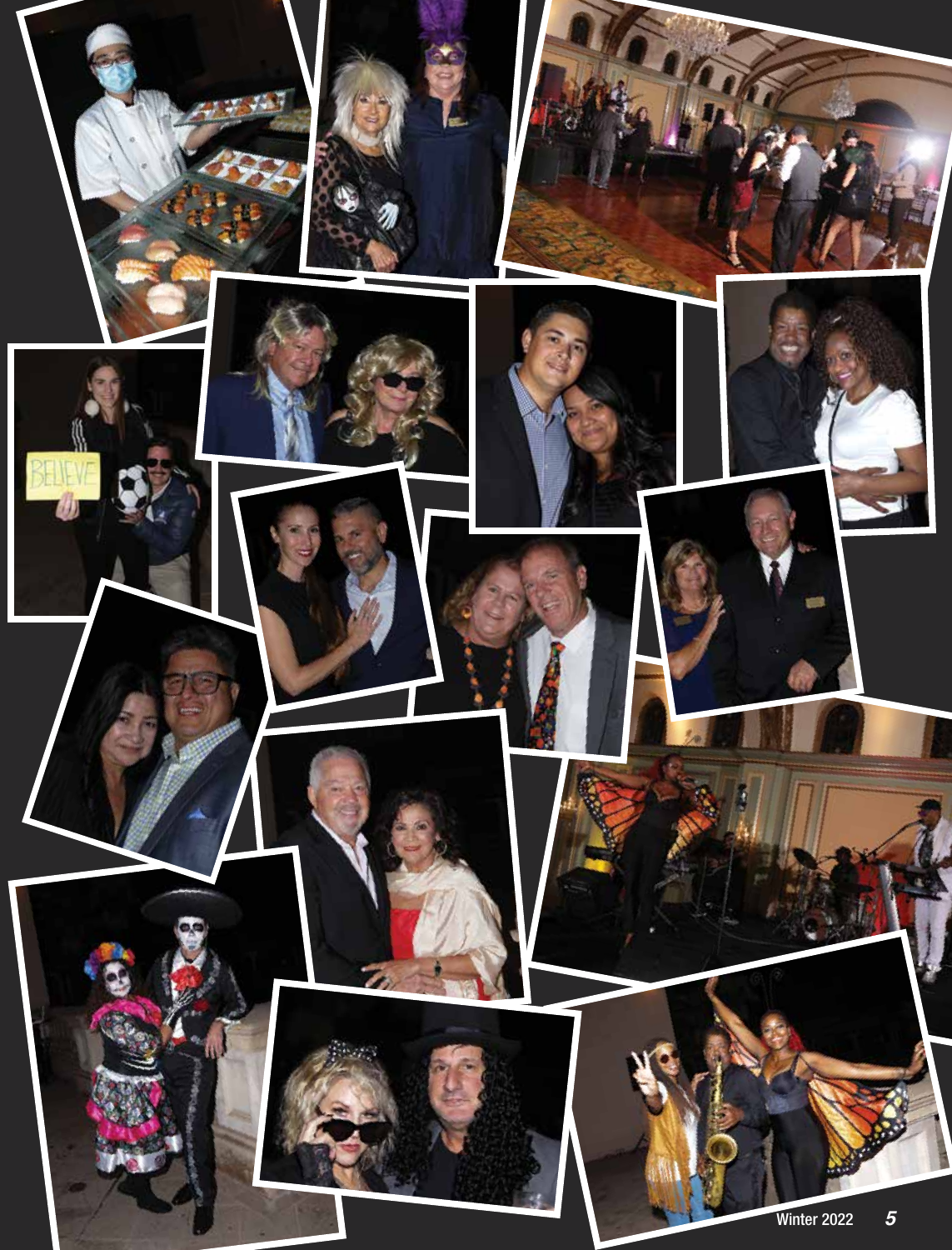

*Photo: Far Left: Don Bolster (Piping Superintendent). Next over: Tony Medina (Sheet Metal General Foreman), Jessie Padilla (SM Foreman), Andrew Carpenter (Sr. Project Manager), Bryce Barler (Project Executive), John McCrackin (PreCon Manager). Far right Jacob Lynch (Project Manager). Credit: Southland Industries.*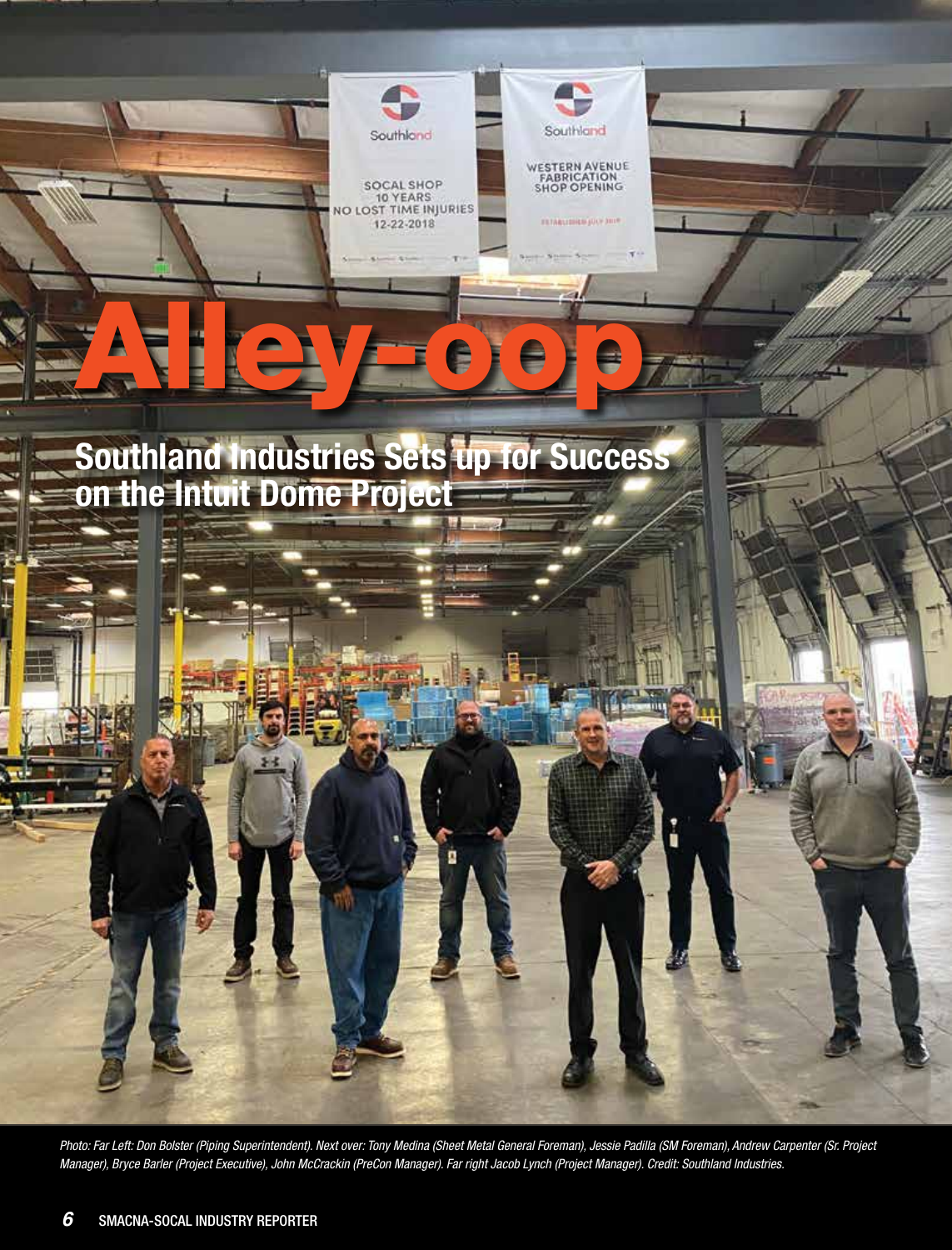The Southern California division of Southland Industries has just started its scope of work on the Intuit Dome project, located in Inglewood, California. Intuit Dome is a 1.4 million square foot, 18,000-seat basketball arena and practice facility that will serve as the new home of the Los Angeles Clippers.

Southland's scope on the project will include 1.2 million pounds of duct, 15,000 lineal feet of flex duct, 42 air handling units, 350+ fan coil units, 320+ terminal units, and connection to a modular central utility plant (CUP).

"From the outset of this project, Southland has been a collaborative partner, working with the Clippers arena ownership and their design team, as well as internally with our estimating, construction, and operations teams to develop creative, cost-effective solutions that address several project challenges," says Bryce Barler, project executive for Southland Industries. "Some of the challenges include installation of large ductwork inside the roof structural system above the arena floor using a hanging scaffold and installation of 42" round underground ductwork."

The large ductwork at the arena's roof system is high off the ground, resulting in a challenging installation.

"We have developed an extensive and staggered scaffolding plan that will allow us to complete installation of both exhaust ductwork and storm drain systems around the arena before the catwalk is constructed," Barler says.

The project also challenged the team at Southland with installation of stadia under seating ducting to spectator seating as well as operation and maintenance of the modular CUP for up to a year during construction. Providing under seating ductwork is unique and repetitive, as it serves nearly all seats in the arena.

"We are also working through these challenges while facing fluctuating market conditions. This project is just getting started, and our team is working collaboratively to address all challenges early and quickly."

The traditional delivery (plan & spec) project includes partnerships with local labor and businesses and minority and disadvantaged businesses.

The partnership agreements for this project are still being

*"Southland is proud and honored to be a part of this exciting project," Barler says. "Our success will be determined by thorough planning, partnership, and* 

#### *precision execution."*

*—Bryce Barler, project executive, Southland Industries*

finalized, but Southland has selected partners representing each of the business types listed above.

"Southland has a long track record of delivering on local labor, local business, and MBE/DVBE goals," Barler says.

Another current and local example is the LAX ConRAC facility with a  $26\%$  SBE,  $11\%$  DVBE, and  $11\%$  small business requirement.

"Our contract for that project is approximately \$45M and we are on track to meet the diversity plan (30% SBE, 23% DVBE and 18% small business)," Barler adds. "This is a clear example of Southland's experience with these types of requirements and our dedication to supporting XBE partners."

The Intuit Dome project is scheduled for completion in 2024, in time for the 2024–2025 NBA season.

"Southland is proud and honored to be a part of this exciting project," Barler says. "Our success will be determined by thorough planning, partnership, and precision execution."

Southland Industries was founded in Long Beach, California, in 1949 and has since become one of the largest MEP building system experts in the United States. The company uses its engineering, construction, service, and energy capabilities to maximize value for clients.

Southland employs approximately 3,100 employees nationally and 350 locally at its Southern California division headquarters in Garden Grove. It specializes in commercial HVAC ductwork, hydronic piping, plumbing, controls, and service for many markets, including hospitality, healthcare, entertainment, industrial, education, and more.

Visit *southlandind.com*.